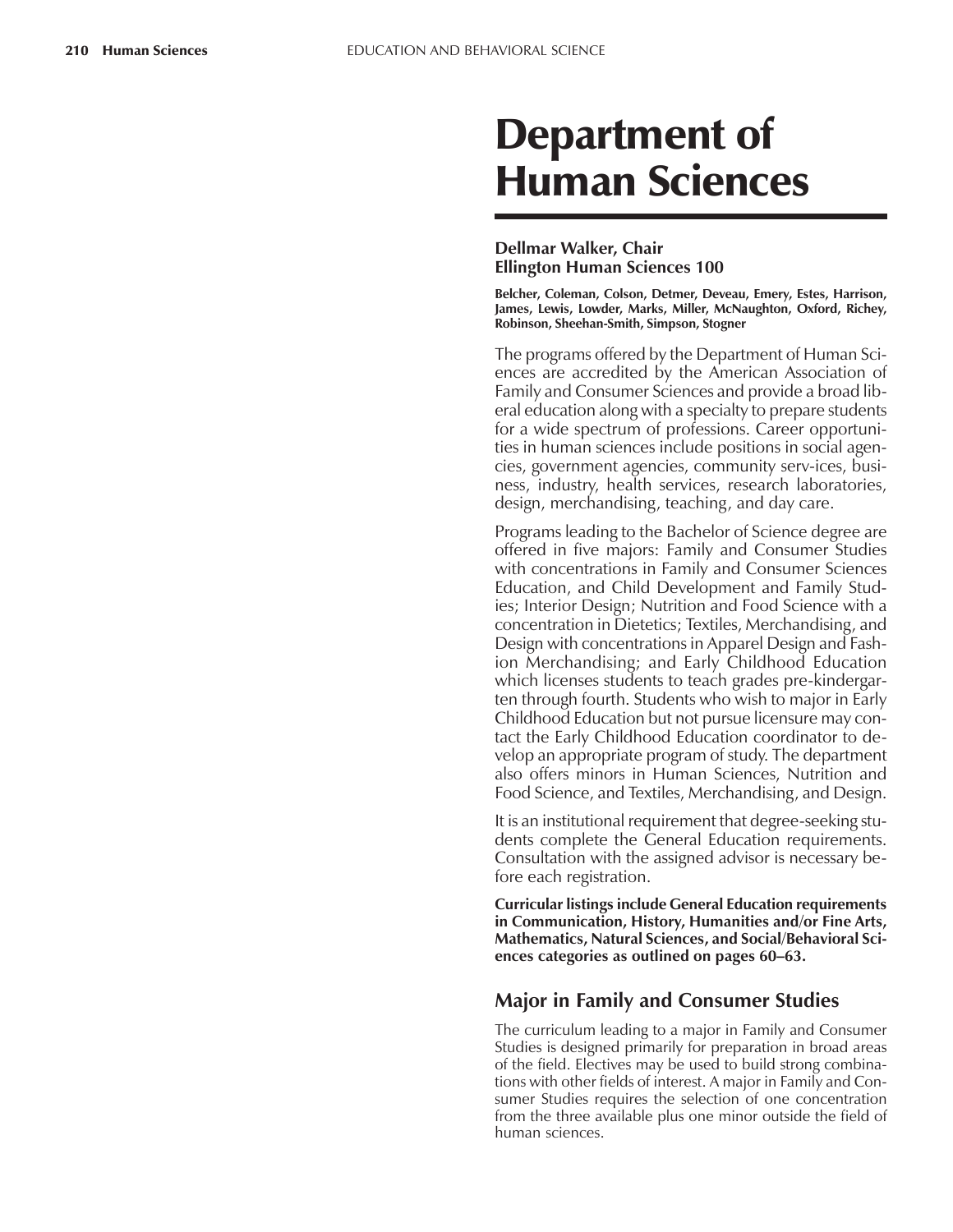### **Concentration: Family and Consumer Sciences Education**

The curriculum for the concentration in Family and Consumer Sciences Education offers preparation for students to teach family and consumer sciences education in grades 5-12. Licensure to teach family and consumer sciences requires a bachelor's degree from an institution approved for the training of teachers in family and consumer sciences and its occupational areas. Occupational endorsements may be added but are not a required part of the major. Those who successfully complete the program are qualified to teach in vocationally reimbursed family and consumer sciences programs as well as non-reimbursed programs. This curriculum also offers preparation for extension service, business, consumer services, and government agencies.

# **Recommended Curriculum**

**FRESHMANNE** 

| ENGL 1010, 1020 (Comm)        | 6  | ENGL 2020 or 2030 or        |    |
|-------------------------------|----|-----------------------------|----|
| <b>COMM 2200 (Comm)</b>       | 3  | <b>HUM 2610 (Hum/FA)</b>    | 3  |
| Natural Sciences (2 prefixes) | 8  | Humanities and/or Fine Arts |    |
| FOED 1110§                    | 3  | (2 prefixes)                | 6  |
| H SC 1010                     | 1  | Social/Behavioral Sciences  |    |
| <b>CDFS 3320</b>              | 3  | (2 prefixes)                | 6  |
| N FS 1240                     | 3  | <b>Mathematics</b>          | 3  |
| <b>FCSE 2510</b>              | 3  | HIST 2010, 2020, or 2030    | 6  |
|                               | 30 | N FS 3200                   | 3  |
|                               |    | <b>FOED 2110§</b>           | 3  |
|                               |    |                             | 30 |
|                               |    |                             |    |
| <b>JUNIOR</b>                 |    | <b>SENIOR</b>               |    |
| H SC 3020                     | 3  | H SC 4420                   | 3  |
| <b>CDFS 3340</b>              | 3  | H SC 4000                   | 1  |
| <b>FCSE 3510</b>              | 3  | N FS 3210                   | 3  |
| Secondary Education minor§    | 6  | <b>CDFS 4340</b>            | 3  |
| H SC 4410                     | 3  | <b>TXMD 3100</b>            | 3  |
| <b>CDFS 4350</b>              | 3  | Secondary Education minor§  | 18 |
| H SC 3430                     | 3  |                             | 31 |
| <b>IDES 4620</b>              | 3  |                             |    |
| <b>TXMD 1100</b>              | 3  |                             |    |
|                               | 30 |                             |    |
|                               |    |                             |    |

*ßThe Secondary Education minor has been revised. Please see page 193 and contact the Educational Leadership Department for information.*

### **Concentration: Child Development and Family Studies**

Child Development and Family Studies is a nationally approved program that offers preparation for a student to become a Certified Family Life Educator (CFLE). Completion of this program leads to career opportunities with family life education, social service agencies, day care programs (care giving and administration), crisis intervention programs, and senior citizen services; in business as consultants; in medical settings as care givers or child life specialists; and as advocates for children and families.

*NOTE: Students in the CDFS concentration must earn a grade of C or higher in all CDFS and related courses.*

# **Recommended Curriculum**

| ENGL 1010, 1020 (Comm)        | 6  | ENGL 2020 or 2030 or       |         |
|-------------------------------|----|----------------------------|---------|
| Humanities and/or Fine Arts   |    | <b>HUM 2610 (Hum/FA)</b>   | 3       |
| (2 prefixes)                  | 6  | <b>COMM 2200 (Comm)</b>    | 3       |
| MATH 1010 (Math)              | 3  | CDFS 3310, 3330            | 6       |
| CDFS 2350, 3320               | 6  | HIST 2010, 2020, or 2030   | 3       |
| H SC 1010                     | 1  | PSY 1410 (Soc/Beh Sci)     | 3       |
| Natural Sciences (2 prefixes) | 8  | Social/Behavioral Sciences | 3       |
|                               | 30 | Minor                      | 6       |
|                               |    | N FS 1240                  | 3       |
|                               |    |                            | 30      |
| <b>JUNIOR</b>                 |    | <b>SENIOR</b>              |         |
| PSY 4600                      | 3  | H SC 4000                  | 1       |
| CDFS 4140, 4340               | 6  | CDFS 3390, 4370            | 6       |
| CDFS 4300 or 4380, 4390       | 6  | CDFS 4380, 4389, 4391,     |         |
| CDFS 4310, 4350               | 6  | H SC 4430, 4420,           |         |
| Minor                         | 3  | N FS 4210, or 4251         | 3       |
| H SC 4410                     | 3  | CDFS 4391, 4380, or 4389   | 3       |
| HIST 2010, 2020, or 2030      | 3  | CDFS 4360 or 3300          | $3 - 4$ |
|                               | 30 | Minor                      | 6       |
|                               |    | Electives                  | $1 - 2$ |
|                               |    | H SC 4101                  | 6       |
|                               |    |                            | 29-31   |
|                               |    |                            |         |

**SOPHOMORE** 

# **Major in Textiles, Merchandising, and Design**

The major in Textiles, Merchandising, and Design leads to entry-level career opportunities in fashion-related industries and requires the selection of one concentration from the two available: Apparel Design and Fashion Merchandising. Textiles, Merchandising, and Design majors and minors must earn a grade of C or higher in all TXMD courses. Students earning a D or F will be required to repeat the course before being allowed to advance in the program.

### **Concentration: Apparel Design**

The B.S. degree with a concentration in Apparel Design allows the student to prepare for entry-level positions in the growing area of design, pattern making, and manufacturing. In addition to the major and concentration, a minor in Art or Entertainment Arts Design is required.

# **Recommended Curriculum**

| FRESHMAN                      |    | <b>SOPHOMORE</b>           |    |
|-------------------------------|----|----------------------------|----|
| ENGL 1010, 1020 (Comm)        | 6  | ENGL 2020 or 2030 or       |    |
| Natural Sciences (2 prefixes) | 8  | <b>HUM 2610 (Hum/FA)</b>   | 3  |
| Social/Behavioral Sciences    | 3  | COMM 2200 (Comm)           | 3  |
| H SC 1010, 1610               | 4  | HIST 2010, 2020, or 2030   | 6  |
| TXMD 3130, 3190               | 6  | TXMD 3100, 3150            | 6  |
| Minor                         | 3  | MATH 1010, 1630, or 1710   | 3  |
|                               | 30 | Social/Behavioral Sciences | 3  |
|                               |    | ART 1030 (Hum/FA)          | 3  |
|                               |    | Minor                      | 3  |
|                               |    |                            | 30 |
|                               |    |                            |    |
| <b>JUNIOR</b>                 |    | <b>SENIOR</b>              |    |
| Humanities and/or Fine Arts   | 3  | H SC 4410                  | 3  |
| H SC 3020                     | 3  | H SC 4000                  | 1  |
| N FS 1240                     | 3  | TXMD 3000, 3070, 3120,     |    |
| CDFS 3320                     | 3  | 3180, 4120                 | 15 |
| TXMD 4110, 3140, 4130,        |    | TXMD 3160, 4170, or        |    |
| 4160                          | 12 | H SC 4043                  | 3  |
| Minor                         | 6  | Minor                      | 6  |
|                               | 30 | Electives*                 | 2  |
|                               |    |                            | 30 |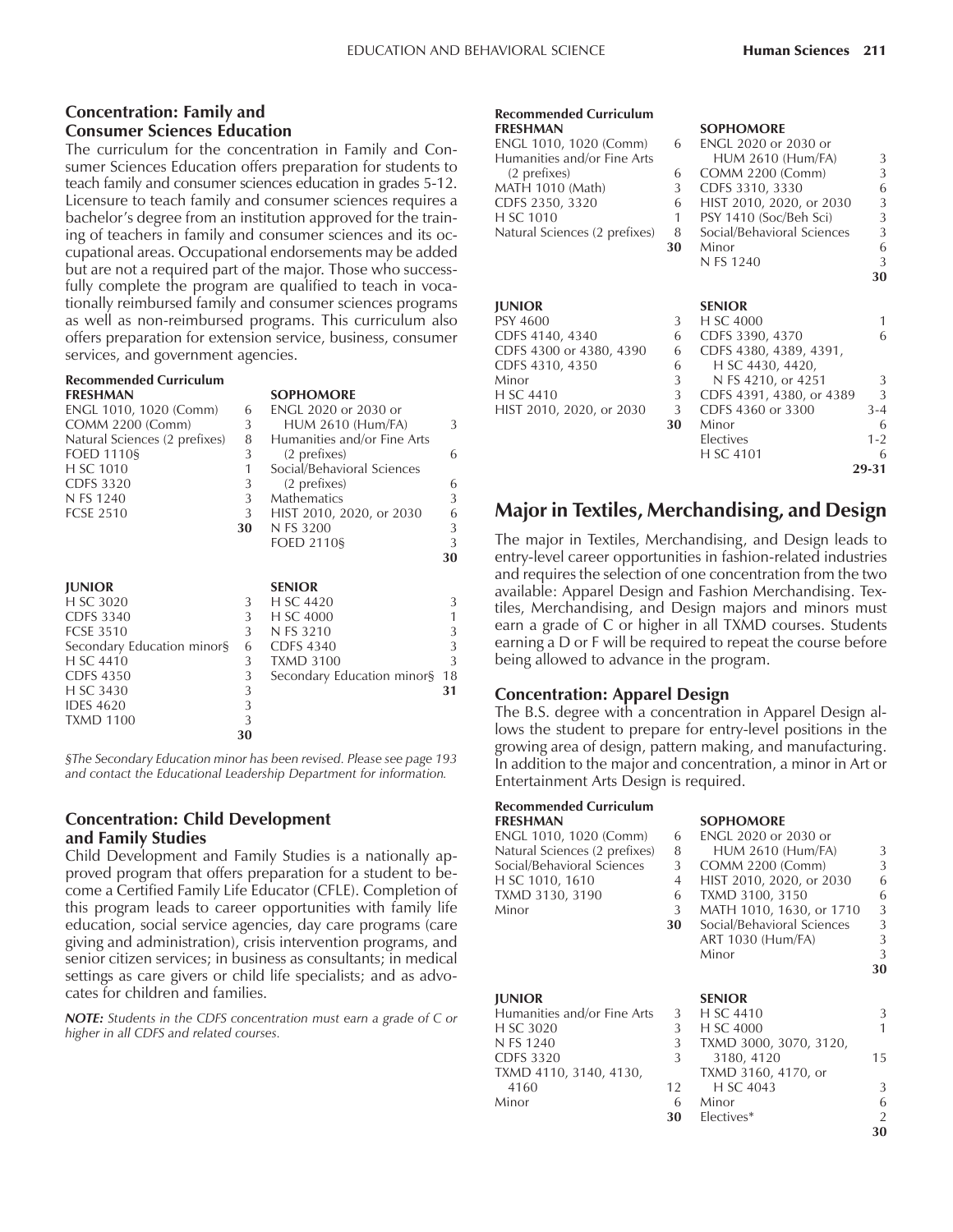*\*The number of hours required as electives may vary depending upon the courses taken. All students must have a minimum of 120 hours in order to graduate, so the number of hours required as electives may vary.*

### **Concentration: Fashion Merchandising**

The B.S. degree with a concentration in Fashion Merchandising allows the student to prepare for professional positions in fashion retailing, buying, entrepreneurship, wholesaling, fashion promotion, and coordination. In addition to the major and concentration, a minor in one of the following areas is required: Business Administration, Management, Marketing, Mass Communication, or Entrepreneurship.

*\*The number of elective hours required depends upon the choice of minors. All students must have a minimum of 120 hours to graduate, so the number of elective hours may vary.*

### **Minor in Textiles, Merchandising, and Design**

A minor in Textiles, Merchandising, and Design is offered with an option in either fashion merchandising or apparel design. Both options require H SC 1610, TXMD 3100 and 3130. In addition students interested in fashion merchandising are required to take TXMD 3150, 3160, and 4150. Students selecting apparel design are required to take TXMD 3140 and 3190 and select one course from TXMD 3120, 3150, 4110, or 3000.

# **Major in Nutrition and Food Science**

The major in Nutrition and Food Science offers preparation for careers in community nutrition services; county, state, and federal health departments; food systems management; food processing; food marketing; and quality control.

#### **Recommended Curriculum FRESHMAN SOPHOMORE**

| I NLƏHVIAN                  |                | <b>JULIU/VIUNL</b>         |                |
|-----------------------------|----------------|----------------------------|----------------|
| ENGL 1010, 1020 (Comm)      | 6              | N FS 3200, 3260, 3280      | 9              |
| MATH 1010 (Math)            | 3              | COMM 2200 (Comm)           | 3              |
| Humanities and/or Fine Arts |                | Social/Behavioral Sciences | 3              |
| (2 prefixes)                | 6              | HIST 2010, 2020, or 2030   | 6              |
| SOC 1010 (Soc/Beh Sci)      | 3              | BIOL 2010 (Nat Sci)        | $\overline{4}$ |
| H SC 1010                   | 1              | <b>BIOL 2020</b>           | $\overline{4}$ |
| N FS 2220                   | 3              |                            | 29             |
| CHEM 1010 (Nat Sci)         | $\overline{4}$ |                            |                |
| CHEM 1020                   | $\overline{4}$ |                            |                |
|                             | 30             |                            |                |
| <b>JUNIOR</b>               |                | <b>SENIOR</b>              |                |
| H SC 4410, 4430             | 6              | N FS 4240, 4280            | 6              |
| <b>CDFS 3320</b>            | 3 <sup>1</sup> | N FS 4200, 4220,           |                |
| N FS 4210, 4250, 4270       | 9              | ABAS 4200, 4810, or 4820   | 12             |
| CHEM 2030                   | 4              | H SC 4000                  | 1              |
| ENGL 2020 or 2030 or        |                | Minor                      | 9              |
| <b>HUM 2610 (Hum/FA)</b>    | 3              | Elective                   | 2              |
| Minor                       | 6              |                            | 30             |
|                             | 31             |                            |                |

### **Concentration: Dietetics**

The Dietetics concentration is a Didactic Program in Dietetics (DPD) accredited by the Commission on Accreditation of Dietetics Education of the American Dietetic Association, 120 South Riverside Plaza, Suite 2000, Chicago, IL 60606-6995, (312) 899-4876. The program offers preparation for careers in dietetics as nutritionists, clinical or management dietitians, dietitians in private practice, and consulting dietitians. After completing the degree, students receive a verification statement that DPD requirements have been met, qualifying them to apply for a supervised practice program (dietetic internship). After completion of an internship, students must pass the national examination to become registered dietitians (R.D.) and be eligible for licensure as dietitians/nutritionists (L.D.N.) in the State of Tennessee. Students with baccalaureate degrees in other areas may complete the DPD requirements at MTSU. Transfer students must take a minimum of 15 hours in nutrition and food science at MTSU to include N FS 4200 and 4290.

#### **Recommended Curriculum FRESHMAN SOPHOMORE**

ENGL 1010, 1020 (Comm) 6<br>Social/Behavioral Sciences 3 Social/Behavioral Sciences Humanities and/or Fine Arts  $(2 \text{ prefixes})$  6 SOC 1010 (Soc/Beh Sci) 3 H SC 1010 1 N FS 2220 3<br>CHEM 1010 (Nat Sci) 4 CHEM 1010 (Nat Sci) 4 CHEM 1020 4 **JUNIOR SENIOR**

| H SC 4410, 4430          |               | 6 N FS 4200, 4220, 4240, |
|--------------------------|---------------|--------------------------|
| CDFS 3320, 3330          | 6             | 4280, 4290, 4800         |
| N FS 4210, 4250, 4270    | 9             | BIOL 2230                |
| CHEM 2030, 3530          | 8             | ACTG 1110 or 3000        |
| ENGL 2020 or 2030 or     |               | H SC 4000                |
| <b>HUM 2610 (Hum/FA)</b> | $\mathcal{L}$ | Elective                 |
|                          |               |                          |

| <b>SOPHOMORI</b> |  |
|------------------|--|
|                  |  |

| N FS 3200, 3260, 3280    |   |
|--------------------------|---|
| COMM 2200 (Comm)         | ζ |
| MATH 1530 (Math)         | 3 |
| HIST 2010, 2020, or 2030 | ĥ |
| BIOL 2010 (Nat Sci)      |   |
| <b>BIOL 2020</b>         |   |
|                          |   |
|                          |   |

**30**

| H SC 4410, 4430          |    | 6 N FS 4200, 4220, 4240, |                |
|--------------------------|----|--------------------------|----------------|
| CDFS 3320, 3330          | 6  | 4280, 4290, 4800         | 19             |
| N FS 4210, 4250, 4270    | 9  | <b>BIOL 2230</b>         | $\overline{4}$ |
| CHEM 2030, 3530          | 8  | ACTG 1110 or 3000        | $\mathcal{L}$  |
| ENGL 2020 or 2030 or     |    | H SC 4000                | 1              |
| <b>HUM 2610 (Hum/FA)</b> | 3  | <b>Elective</b>          | $\mathcal{P}$  |
|                          | 32 |                          | 29             |
|                          |    |                          |                |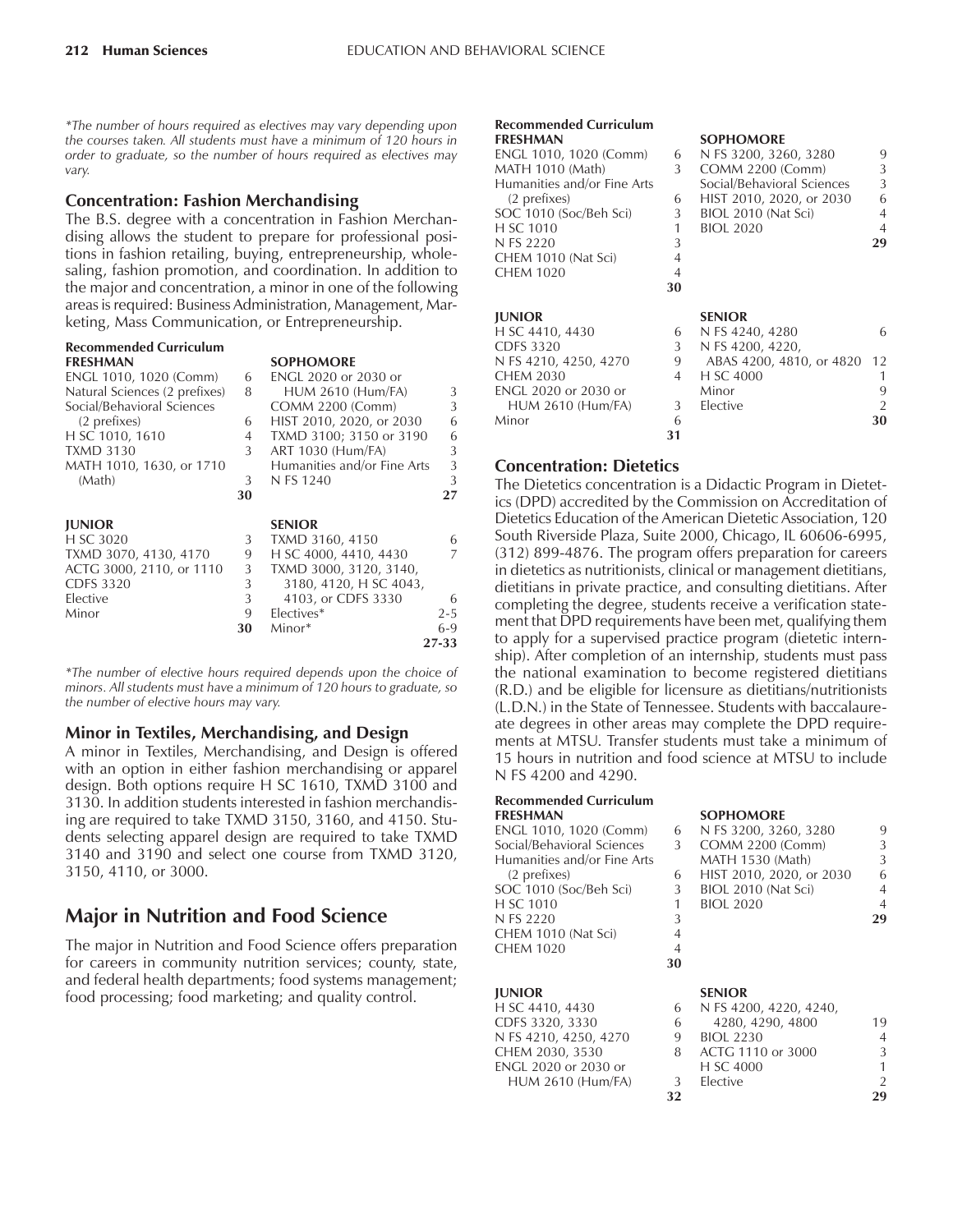### **Minor in Nutrition and Food Science**

The minor in Nutrition and Food Science requires 18 semester hours to include N FS 1240, 3200, and 12 hours to be chosen from N FS 3210, 3260, 3280, 4200, 4210, 4220, 4240, 4250, 4260, 4270, and 4280. Required prerequisites must be met for all courses.

# **Major in Interior Design**

The Interior Design curriculum meets the requirements for allied membership in the American Society of Interior Designers and affiliate membership in the International Interior Design Association. Accredited by the Foundation for Interior Design Education Research, the B.S. degree offers preparation for entry-level positions in residential and contract design firms, sales, design consulting, computer-aided design, and other related design areas. The program includes a major in Interior Design and a professional core in Human Sciences, art, and business.

Interior design majors must maintain a minimum cumulative GPA of 2.75 to continue through the program sequence and earn a grade of C or higher in all IDES courses. Students earning a D or F will be required to repeat the course before being allowed to advance in the program.

Students are strongly encouraged to participate in the internship or co-op programs.

# **Recommended Curriculum**

| <b>FRESHMAN</b>               |    | <b>SOPHOMORE</b>            |    |
|-------------------------------|----|-----------------------------|----|
| ENGL 1010, 1020 (Comm)        | 6  | IDES 2700, 2710, 3600,      |    |
| HIST 1110 or 1120 (Hum/FA)    | 3  | 3700, 3710, 3720,           |    |
| H SC 1010                     | 1  | 4700, 4710                  | 24 |
| Natural Sciences (2 prefixes) | 8  | <b>COMM 2200 (Comm)</b>     | 3  |
| CDFS 3320                     | 3  | <b>ENGL 2020 or 2030 or</b> |    |
| Social/Behavioral Sciences    | 3  | HUM 2610 (Hum/FA)           | 3  |
| ART 1620                      | 3  |                             | 30 |
| <b>Mathematics</b>            | 3  |                             |    |
|                               | 30 |                             |    |
| <b>JUNIOR</b>                 |    | <b>SENIOR</b>               |    |
| IDES 3730, 3740, 3750,        |    | IDES 4760, 4770, 4780,      |    |
| 3760, 4730, 4740, 4750        | 21 | 4790                        | 12 |
| ART 1910 or 1920 or 1930      | 6  | HIST 2010, 2020, or 2030    | 6  |
| <b>TXMD 3100</b>              | 3  | Social/Behavioral Sciences  | 3  |
|                               | 30 | CDFS 3330 or H SC 4430 or   |    |
|                               |    | N FS 1240                   | 3  |
|                               |    | MKT 3820                    | 3  |
|                               |    | Humanities and/or Fine Arts | 3  |
|                               |    |                             | 30 |

# **Major in Early Childhood Education**

The major in Early Childhood Education is offered by the Department of Human Sciences. The curriculum for the major in Early Childhood Education is designed to prepare teachers in the area of early childhood education and to meet the Tennessee requirements for licensure to teach pre-kindergarten, kindergarten, and first through third grades. Emphasis is placed on the development of the young child within the context of the family and on integrating developmentally appropriate practice within educational settings.\*

*\*A grade of C or higher is required for all CDFS courses.*

*Special comments:*

- *1. Practica should be taken in this order: CDFS 4380, 4300, 4330; ELED 4110.*
- *2. Method courses should be completed in the junior year: ELED 3150 and CDFS 4375.*

| <b>Recommended Curriculum</b> |                |                           |              |
|-------------------------------|----------------|---------------------------|--------------|
| <b>FRESHMAN</b>               |                | <b>SOPHOMORE</b>          |              |
| ENGL 1010, 1020 (Comm)        | 6              | CDFS 3310, 4320, 4370,    |              |
| MATH 1010 (Math)              | 3              | 3320                      | 12           |
| <b>MATH 1410</b>              | 3 <sup>1</sup> | GEOG 2000 (Soc/Beh Sci)   | 3            |
| FOED 1110, 2110               | 6              | CHEM 1030 or GEOL 1030    |              |
| <b>CDFS 2350</b>              | 3              | or PSCI 1030 or ASTR 1030 |              |
| H SC 1010                     | 1              | (Nat Sci)                 | 4            |
| BIOL 1030 (Nat Sci)           | 4              | HIST 2010, 2020, or 2030  | 6            |
| ART 1030 or DANC 1000 or      |                | ANTH 2010 or P S 1010 or  |              |
| MUS 1030 or PHIL 1030 or      |                | P S 2010 or AAS 2100      |              |
| THEA 1030 (Hum/FA)            | 6              | (Soc/Beh Sci)             | 3            |
| <b>COMM 2200 (Comm)</b>       | 3              |                           | 28           |
|                               | 35             |                           |              |
|                               |                |                           |              |
| <b>JUNIOR</b>                 |                | <b>SENIOR</b>             |              |
| <b>ELED 3050</b>              | 3              | <b>CDFS 4350</b>          | 3            |
| CDFS 4300                     | 3              | <b>SPED 3010</b>          | 3            |
| <b>MUED 4670</b>              | 4              | CDFS 4330, 4360           | 6            |
| <b>ELED 3300</b>              | 3              | N FS 4251                 | 3            |
| <b>CDFS 4380</b>              | 3              | H SC 4000                 | $\mathbf{1}$ |
| <b>PHED 3500</b>              | $\overline{4}$ | <b>CDFS 4110</b>          | 12           |
| ART 2230                      | 3              |                           | 28           |
| <b>ELED 3150</b>              | 3              |                           |              |
| ENGL 2020 or 2030 or          |                |                           |              |
| (Hum/FA)                      | 3              |                           |              |
| <b>CDFS 4375</b>              | $\overline{4}$ |                           |              |
|                               | 33             |                           |              |

### **Minor in Human Sciences**

The minor in Human Sciences consists of a minimum of 18 semester hours of courses offered by the Department of Human Sciences elected to meet the concentration needs of the student.

# **Courses in Human Sciences [H SC]**

### **General**

- **1010 Career Orientation.** One credit. Development and scope of human sciences as a profession; its wide variety of career opportunities with analysis of interests, aptitudes, proficiency, and education related to success in these areas. Two hours per week until midterm.
- **1610 Basic Design.** Three credits. Experience in two-dimensional design. Analysis, experiments, and application of the elements and principles of design as they relate to the immediate environment. **Not accepted for credit toward Interior Design major.** Four hours per week.
- **3020 Presentation Techniques.** Three credits. Principles and techniques of effective presentations and demonstrations. Opportunities for experience in presenting demonstrations to the public through mass media. Three hours per week.
- **3430 Housing.** Three credits. Evaluation of housing and equipment in terms of family needs, economics, building codes, legislation, and technological developments. Housing alternatives presented and analyzed with emphasis on sociopsychological satisfaction with the residence. Offered once a year.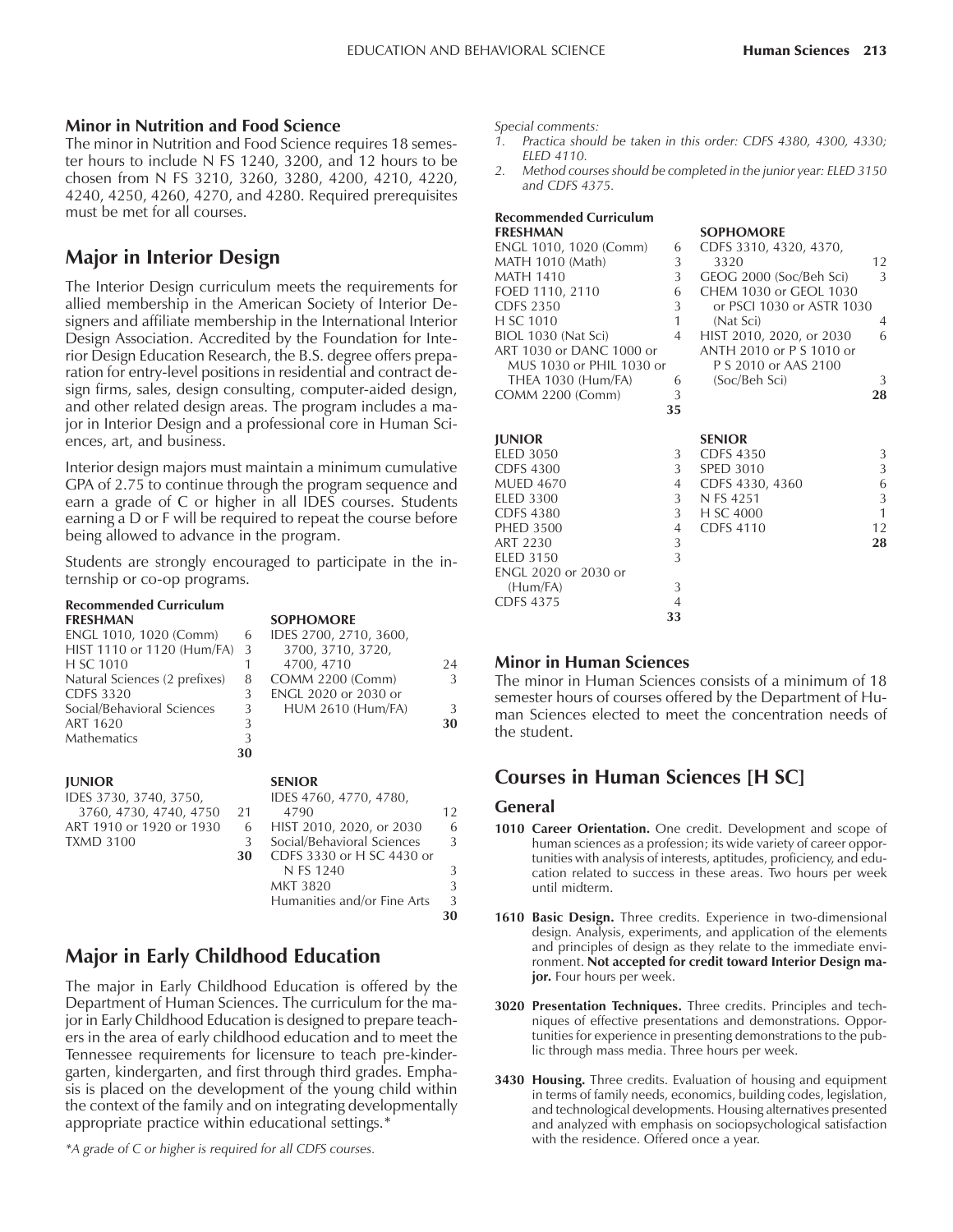- **4000 Senior Seminar.** One credit. Prerequisites: H SC 1010 and junior standing. Review of philosophy and professional ethics of human sciences. Preparation of reference files, letters, and resume. One hour per week.
- **4041- Seminar in Human Sciences.** Prerequisite: Permission of de-
- **4044** partment chair. Individual research and/or analysis of contemporary problems and issues in a concentrated area of study. For advanced students.
	- **4041 Human Development-Family Life.** Three credits.
	- **4042 Foods-Nutrition.** Three credits.
	- **4043 Clothing-Textiles.** Three credits.
	- **4044 Housing-Design.** Three credits.
- **4051- Advanced Problems in Human Sciences.** Prerequisite: Permis-
- **4054** sion of department chair. Provides an opportunity for advanced students to do independent study or conduct research in their areas of emphasis. One hour seminar per week plus independent study in
	- **4051 Human Development-Family Life.** Three credits.
	- **4052 Foods-Nutrition.** Three credits.
	- **4053 Clothing-Textiles.** Three credits.
	- **4054 Housing-Design.** Three credits.
- **4060 Readings in Human Sciences.** One to three credits. Prerequisite: Permission of department chair. Selected readings of current trends, developments, and research in human sciences of interest to teachers and students. One hour seminar per week and independent study.
- **4101- Internship.** Six credits. Prerequisites: Departmental approval and
- **4105** minimum 2.25 GPA. Directed and supervised experience designed to acclimate seniors in day-to-day demands, skills, and personal relationships in their major fields. Provides students with professional experiences. Includes a minimum of 300 hours at the worksite plus scheduled seminars.
	- **4101 Human Development-Family Life** (Prerequisites: CDFS 2350, 3310, 3320, 3330, 4300, 4340, 4350, 4360, and 4390). **4102 Consumer Services** (Prerequisites: H SC 3020, 4410, 4420, and 4430).
	- **4103 Textiles, Merchandising, and Design** (Prerequisites: retailoriented: TXMD 3100, 3130, 3150 or 3190, 3160, and 4150; design-oriented: TXMD 3100, 3130, 3140, and 3190). **4104 Interior Design** (Prerequisites: IDES 3730, 4750).
	- **4105 Nutrition and Food Science** (Prerequisites: N FS 3200, H SC 4430, and approval of advisor).
- **4410 Consumer Economics.** Three credits. Consideration of theoretical economics as related to the family. Presents an overview of the choices available and the decision-making process confronting the family in the American economy.
- **4420 Personal and Family Management.** Three credits. Management theories applied to personal and family resources throughout the life cycle. Emphasis on the development of knowledge from which to draw conclusions about the financial elements of life. Offered once a year.
- **4430 Resource Management.** Three credits. Opportunity to identify and integrate the management functions of the human sciences areas. Emphasis on management roles and responsibilities of human sciences professionals, the relationship of the learning organization concept to the human science profession, and the use of quality improvement techniques to solve human sciencesrelated problems.
- **4450 Professionalism in Consumer Services.** Three credits. The role, functions, and responsibilities of consumer services professionals employed in business, government, and other organizations.

# **Courses in Textiles, Merchandising, and Design [TXMD]**

- 1100 Clothing I. Three credits. The fundamental clothing construction processes necessary for advanced work in clothing. Five hours per week. Offered once a year.
- **3000 Computer-Aided Apparel Design.** Three credits. Introduces computer basics and the Windows operating environment; computer-aided design applications related to the apparel and textile industries, including fashion sketching with stylus and graphics tablet, design evolution and line development; current CAD software utilized. Five hours per week. Offered once a year.
- **3070 Fashion Promotion.** Three credits. Prerequisite: H SC 1610. An overview of the sales promotion process in relation to the fashion industry; emphasis on advertising, visual merchandising, special events, and fashion show production. Addresses newest techniques in fashion merchandising and promotion. Students directly involved in planning the production of a major fashion show within the community. Offered once a year.
- **3100 Textiles I.** Three credits. An overview of the textile industry including fibers, yarns, fabric construction, dyeing/printing techniques, and finishes. Emphasis placed on the selection of textile products in relation to end use. Includes labwork involving physical testing. Four hours per week.
- **3120 Textiles II.** Three credits. Prerequisite: TXMD 3100. An overview of quality control using state-of-the-art textile testing equipment. Analysis of fibers and fabrics with emphasis on labwork involving microscopy and chemical and physical testing. Correlation of test results in predicting fabric performance in relation to end use. Four hours per week. Offered once a year.
- **3130 Introduction to the Fashion Industry.** Three credits. How the fashion world operates from planning stages to consumer. Emphasis on production and distribution of fashion goods, current trends, and technological developments. Offered once a year.
- **3140 Flat Pattern Design.** Three credits. Prerequisite: TXMD 3190. Adaptation of commercial sloper patterns to individual proportions, pattern designing and application of principles of design to apparel designing. Five hours per week. Offered once a year.
- **3150 Apparel Selection and Evaluation.** Three credits. Prerequisites: H SC 1610 and TXMD 3100. An overview of the apparel industry structure and the functions of each division. Emphasis on recognizing quality in relation to fabrication, construction, and design of garments. Clothing needs of special populations included. No construction involved. Offered once a year.
- **3160 Fashion Fundamentals.** Three credits. Prerequisite: TXMD 3130. Principles underlying the fashion process and the study of fashion retailing and entrepreneurship. Special emphasis on the dissemination of fashion throughout the world market and to the fashion designers and business leaders in the fashion world today. Offered once a year.
- **3180 Apparel Manufacturing.** Three credits. Prerequisites: TXMD 3100 and 3150. Analysis of apparel manufacturing processes related to specifications, costing, product development, sourcing, time and motion studies, production planning, resource utilization, and quality assurance. Field trips. Offered once a year.
- **3190 Clothing II.** Three credits. Prerequisite: TXMD 1100 or permission of instructor. Advanced clothing construction techniques with emphasis on fitting and finishing. Practical application of acquired knowledge to creative wardrobe planning and selection. Five hours per week. Offered once a year.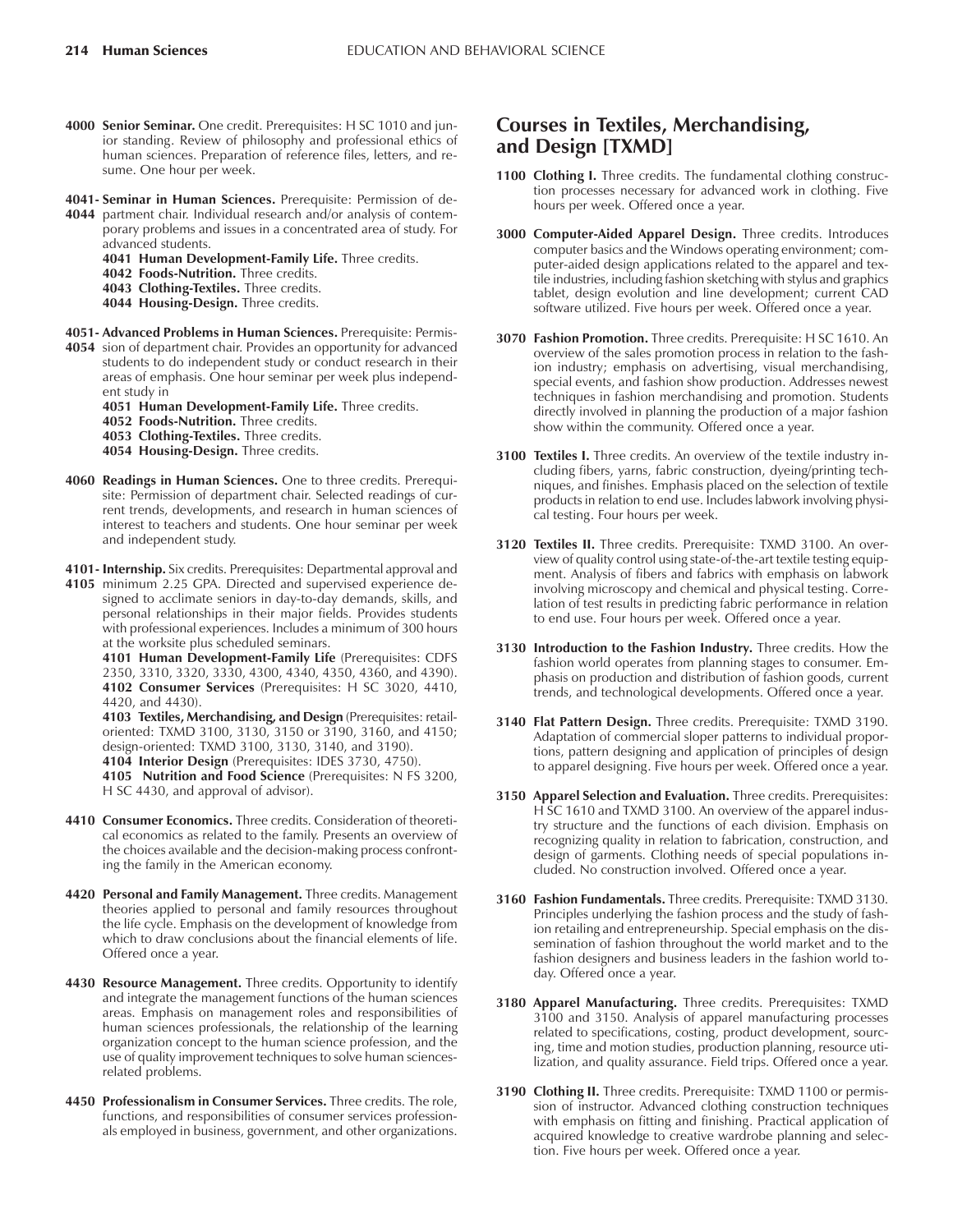- **4110 Fashion Illustration.** Three credits. Prerequisites: H SC 1610; TXMD 3100 and 3150. An overview of fashion illustration techniques allowing skill development of the fashion croquis and garments using various media techniques to communicate fashion ideas, moods, and details. Offered once a year.
- **4120 Advanced Computer-Aided Apparel Design.** Three credits. Prerequisites: TXMD 3000, 3140, and 4110. Provides opportunity to develop advanced computer-aided apparel design skills while using state-of-the-art CAD software. Focuses on developing textile and apparel activities applicable within the industry today. Students will develop a portfolio containing design projects. Five hours per week. Offered once a year.
- **4130 History of Costume.** Three credits. Survey of clothing and design from ancient to modern periods; consideration given to social, economic, and cultural conditions reflected in dress. Offered once a year.
- **4150 Fashion Merchandising.** Three credits. Prerequisite: TXMD 3160. Principles of marketing, retailing, and sales as they apply to the merchandising of fashion goods. Special emphasis on fashion buying, planning, control and computer applications for apparel businesses. Offered once a year.
- **4160 Advanced Apparel Design.** Three credits. Prerequisites: TXMD 3140 and 3190. Advanced apparel design techniques including patterning, draping, drafting, grading, and marker development. Includes computerized patternmaking. Offered once a year.
- **4170 Social Aspects of Clothing.** Three credits. Principles of sociology and psychology applied to the study of clothing and related behaviors. Research methods for studying sociopsychological aspects of clothing included. Offered once a year.

### **Courses in Nutrition and Food Sciences [N FS]**

- **1240 Principles of Nutrition.** Three credits. Fundamentals of normal nutrition and its relationship to health and physical fitness with emphasis on the scientific, psychological, sociological, and economic aspects of nutrition. (Credit not allowed for Nutrition and Food Sciences major.)
- **2220 Nutrition for the Health Sciences.** Three credits. Elements of scientific, psychological, sociological bases of nutrition and its relationship to prevention and treatment of degenerative diseases. Emphasis on fostering communication between health care practitioners in assessment and implementation of nutrition care. (Nursing and Nutrition and Food Science majors only.)
- **3200 Food Principles.** Three credits. Basic physical and chemical principles, techniques, skills, sanitation, and economics involved in quality food selection, composition, and preparation. Five hours per week. Offered fall only.
- **3210 Meal Management.** Three credits. Functions of management applied to serving nutritionally adequate and aesthetically satisfying meals. Management of human and nonhuman resources in group situations. Five hours per week.
- **3260 Community Nutrition.** Three credits. Prerequisite: N FS 1240 or 2220. Nutrition problems and practices in the community; nutrition programs of state and federal agencies; supervised field experiences; preparation of nutrition education materials.
- **3280 Nutrition in Health Promotion.** Three credits. Prerequisite: N FS 1240 or 2220. Nutrition education resources and skills for individuals working in health promotion and wellness areas in-

cluding methods for weight management, evaluating popular nutrition fads, dietary assessment, sports nutrition, dietary fat, and cholesterol programs.

- **4090 Field Experience in Foods and Nutrition.** Three credits. Prerequisites: N FS 1240 or 2220, 4200, 4220; permission of instructor; 2.25 GPA. Directed and supervised experience in a specialized area of dietetics or food management. Includes a minimum of 150 hours at the worksite.
- **4200 Diet and Disease.** Three credits. Prerequisites: BIOL 2030 and N FS 4270. Dietary problems in disease and modifications of normal diet to meet dietary requirements of pathological and special conditions. Offered spring only.
- **4210 Nutrition in Aging.** Three credits. Prerequisite: N FS 1240 or 2220. Nutritional needs of elderly individuals and how these requirements are affected by physiological, pathological, and socioeconomic changes associated with aging. Emphasis placed on assessment, nutrition counseling skills, and resources to assist elderly individuals with adequate nutrient intake. Offered once a year.
- **4220 Food Systems Management I.** Three credits. Prerequisites: N FS 3200 and H SC 4430. Principles and production of quantity foods. Emphasis on menu planning and evaluation, production planning, quality control, facilities and equipment, safety, and sanitation. Five hours per week.
- **4240 Experimental Food Study.** Three credits. Prerequisites: N FS 3200 and CHEM 2030 or permission of instructor. Chemical and physical factors affecting the flavor, texture, color, and appearance of food. Emphasis placed on evaluation of sensory qualities of food, using subjective and objective measurements and new food product development. Offered spring only.
- **4250 Child Nutrition.** Three credits. Prerequisite: N FS 1240 or 2220. Nutritional needs during pregnancy, infancy, and childhood related to physical and mental development. Emphasis on cultural, social, and psychological aspects of the development of food patterns and nutrition education resources.
- **4251 Nutrition for the Young Child.** Three credits. Fundamentals of nutrition with emphasis on its relationship to growth, development, and health during the prenatal period, infancy, and childhood.
- **4260 Food Safety Issues from Production to Consumption.** Three credits. Issues impacting food production, food storage and transportation, food processing, and food consumption within food production facilities, the home, and food service facilities. Consumer concerns evaluated based on risk theory and scientific evaluation of safety, including decision-making through critical thinking. Food standards and regulations designed to improve safety of the food supply discussed.
- **4270 Advanced Nutrition.** Three credits. Prerequisite: N FS 1240 or 2220. Advanced study of nutrients, standards for determination of nutrient needs and metabolism of nutrients in the body. Offered fall only.
- **4280 Food Systems Management II.** Three credits. Prerequisite: H SC 4430. Roles and responsibilities of food and nutrition professionals. Emphasis on marketing food and nutrition services, financial management, facilities planning and design, human resource management, work improvement and productivity. Offered spring only.
- **4290 Dietetic Practicum.** Six credits. Prerequisites: N FS 4200 and 4220. Practical preparation in the field of clinical dietetics. Clini-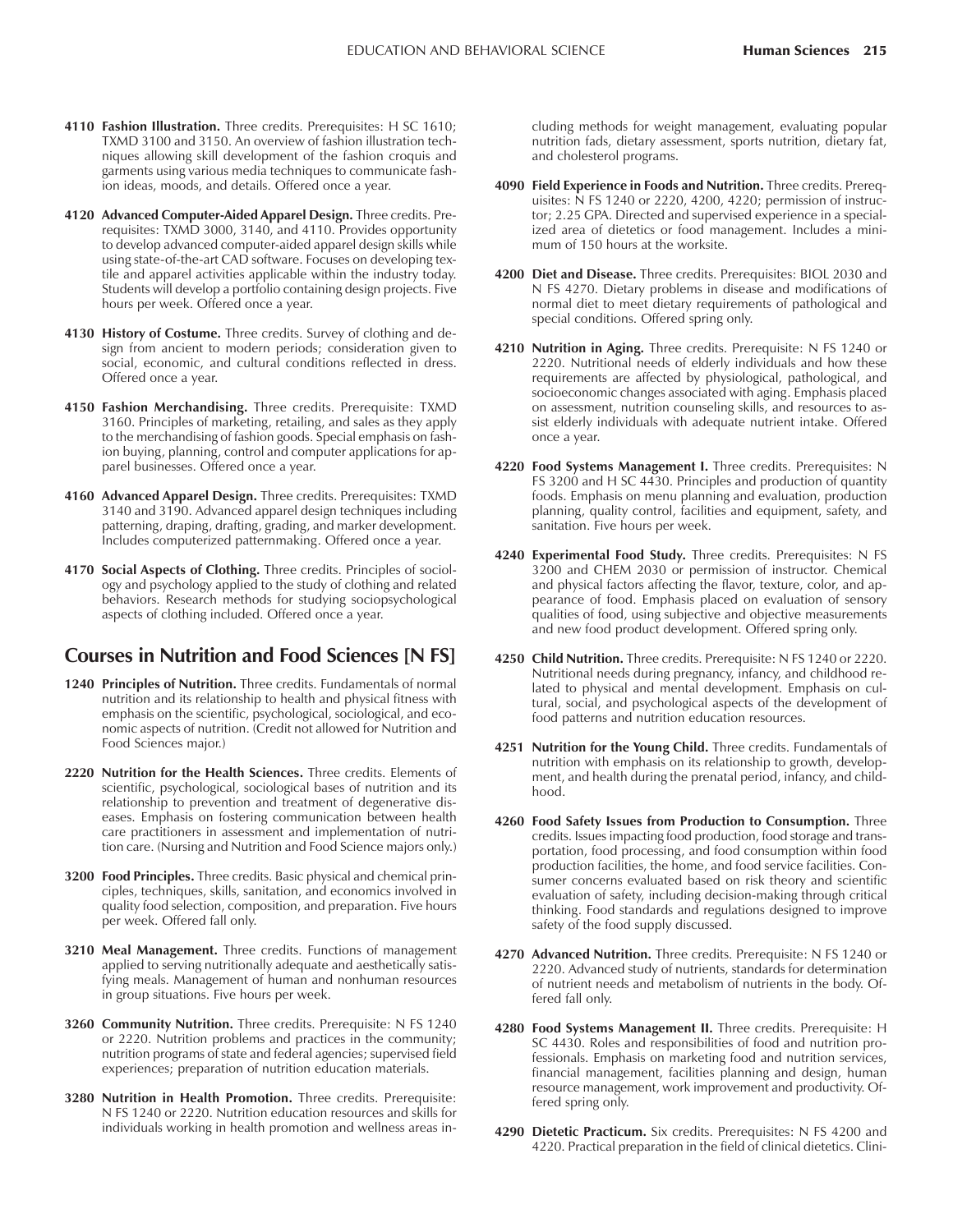cal experience provided with the cooperation of Middle Tennessee Medical Center and other facilities. For senior dietetics students only. Offered summer only.

**4800 Diet and Disease Seminar.** One credit. To be taken concurrently with N FS 4200 Diet and Disease. Nutrition and Food Science majors only. Practice in applying the knowledge base acquired in N FS 4200 to structured case studies and development of the critical thinking skills needed to design accurate and systematic nutrition care plans in the clinical setting. Offered spring only.

# **Courses in Child Development and Family Studies [CDFS]**

- 2350 Human Development I. Three credits. Total development of the child, conception to three years of age. One hour observation per week required.
- **3300 Caring Across Generations.** Four credits. Prerequisite: Permission of instructor. A service learning course in which students are trained as certified nurses' assistants (CNAs) including basic care skills as well as interaction with the elderly and their families. Designed to help students assess their level of interest in pursuing careers in working with children and/or the elderly in a medical setting.
- **3310 Human Development II.** Three credits. Prerequisite: CDFS 2350 or permission of instructor. Total development of the child from age three through middle childhood. One hour observation per week required.
- **3320 Family Relations.** Three credits. Family systems, giving consideration to interpersonal relationships. The structure, function, and development of families in a changing society and in relation to other social institutions.
- **3330 Dynamics of Interpersonal Relationships.** Three credits. Skills and knowledge essential to the development and maintenance of interpersonal and work relationships analyzed. Topics focus on self-awareness, communication in various types of relationships, and managing feelings and conflict.
- **3340 Life Span Human Development.** Three credits. Emotional, social, physical, and intellectual growth and development of the individual over the life span with a family-oriented emphasis. **Not available to Early Childhood Education and/or Family and Consumer Studies: Child Development and Family Studies majors.**
- **3390 Professional Seminar.** Three credits. Prerequisites: Junior standing in the CDFS program and approval of the instructor. A prerequisite to H SC 4101 Internship in CDFS. Professional issues of ethics, networking, social change and public policy relating to children and families to be covered in 50-hour seminar format. Also, a site-approved, 100-hour field placement to be completed.
- **4110 Directed Teaching, Grades K-3.** Twelve credits. Prerequisites: Successful completion of professional education requirements of FOED 1110, 2110; ELED 3050, 3150, 4010, 4020; SPED 3010; major requirements in Human Sciences; senior or graduate standing; minimum grade point average of 2.5 overall; admission to teacher education; passing score on the NTE-PRAXIS I-PPST. Full-time semester of supervised teaching experience in two placements in the public schools. Pass/Fail.
- **4140 Violence in the Family.** Three credits. (Same as SOC 4140.) The causes, dynamics, and consequences of violence in the fam-

ily. Includes the discussion of violence toward children, spouses, dating partners, siblings, and elders. Emphasizes the social conditions which lead to these types of violence.

- **4300 Preschool Practicum.** Three credits. Prerequisites: CDFS 2350, 3310, 4370; admission to teacher education program. Advanced information and skills working with three- and four-year olds. Lab interaction with children; planning and implementation of curriculum. Three hours laboratory plus two-hour seminar per week.
- **4310 Human Development III.** Three credits. In-depth study of physical, intellectual, social, and emotional factors influencing development during adolescence and the reciprocal influences between adolescent development and the family system. Emphasis on the ecological perspective to include the relation between adolescent development, families, and society. Summer only.
- **4320 Evaluation Strategies and Multicultural Education.** Three credits. Prerequisites: CDFS 2350 and 3310. Must be taken concurrently with CDFS 4370 (Early Childhood Education majors only) or with permission of instructor. A comprehensive examination of assessment and cultural, linguistic, and developmental diversity in young children for the purpose of meeting individual and group needs. Observation and interaction with young children with diverse needs and their families included.
- **4330 Primary Practicum.** Three credits. Prerequisites: CDFS 4300; ELED 3050; admission to teacher education program. Advanced knowledge and skills in working with kindergarten and primary children. Practicum students will implement developmentally appropriate curriculum in kindergarten and one other primary grade. Three hours laboratory and two hours seminar per week.
- **4340 The Contemporary Family.** Three credits. Prerequisite: CDFS 3320 or permission of instructor. An ecological approach to the study of contemporary issues, problems, questions, and life styles as they relate to families and individuals. Offered fall only.
- **4350 Parenting.** Three credits. Knowledge of parenting, parent/child interaction, and home/school/community relationships. Theoretical and applied perspectives.
- **4360 Day Care Perspectives.** Three credits. Prerequisite: CDFS 2350 and 3310. Examination of diverse day care settings and their influence on human development. Emphasis on the organization/administration of day care programs. Participation in day care center experiences required. One hour observation per week required.
- **4370 Effective Instruction (Birth-5).** Three credits. Prerequisites: CDFS 2350 and 3310. Must be taken concurrently with CDFS 4320 - Early Childhood Education majors only. Knowledge and skills necessary for implementing developmentally appropriate practices in programs serving children birth to age five.
- **4375 Literacy in Early Childhood.** Four credits. Prerequisites: CDFS 4320, 4370; SPED 3010; admission to teacher education program. Study of emergent literacy and literacy concepts, birth through grade three. Includes methods of teaching and assessing literacy in a diverse environment. Use of children's media and literature addressed. Three hours lecture plus two-hour experiential field placement per week.
- **4380 Infant/Toddler Practicum.** Three credits. Prerequisites: CDFS 2350, 3310, 4370; admission to teacher education program. Advanced knowledge and skills for working with infants and toddlers (birth-3). Lab participation involving interactions with children as well as planning and implementing curriculum required. A three-hour laboratory and a two-hour seminar per week.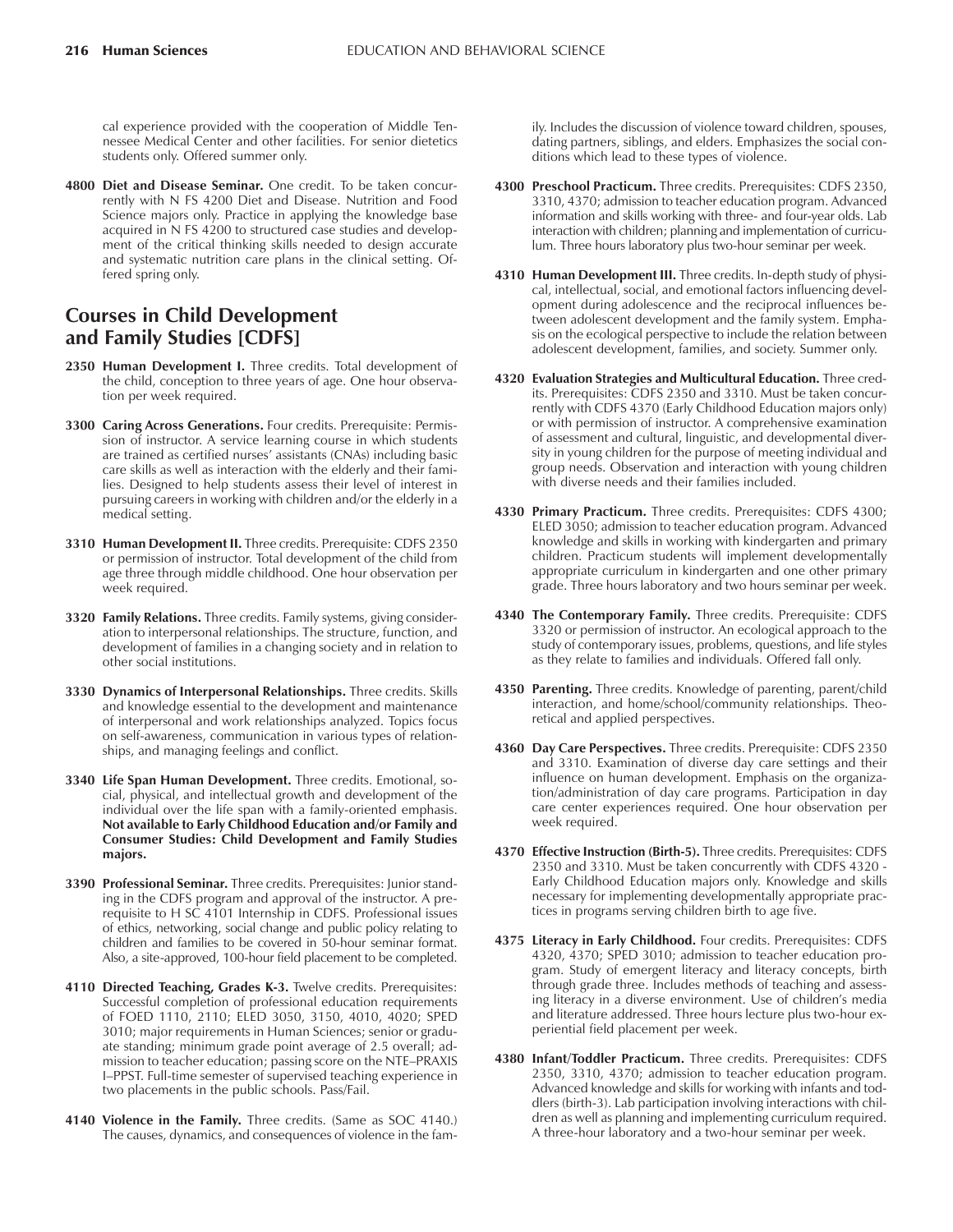- **4390 Families in Later Life.** Three credits. Prerequisites: Human Science majors - CDFS 3320; Sociology majors - SOC 2600 or permission of instructor. Examination of families in later life from an ecological approach with emphasis on family forms and relationships. Spring semester only.
- **4391 Aging Health and Development.** Three credits. Prerequisite: CDFS 4390 or SOC 2600 or permission of the instructor. A service learning opportunity that provides students with understanding of the concepts and application of aging, families in later life, assessment, and gerontological program planning and implementation. May be repeated with permission of instructor.

### **Courses in Family and Consumer Sciences Education [FCSE]**

- **2510 Home Economics Vocational Education and Curriculum.** Three credits. Orientation to vocational education and to teaching vocational home economics including attention to philosophy legislation, federal and state regulations and standards, curriculum and instruction in consumer-homemaking education, and occupational home economics education.
- **3510 Methods and Materials for Teaching Vocational Home Economics.** Three credits. Prerequisite: Admission to teacher education program. Philosophy of home economics education, principles of teaching, and curriculum construction applied to field. Study, evaluation, and organization of materials. Explanation of instructional materials.
- **4500 Occupational Field Experience.** Three credits each. Prerequisite: Permission of instructor. Directed participation in planned and supervised occupational experiences of 8 hours field experience per week. Must apply previous semester. **4501 Care and Guidance of Children.** Three credits. **4502 Food Management, Production, and Services.** Three credits.
- **4540 Teaching Home Economics.** One to six credits. Synthesis and application of relevant concepts relating to educational planning, changes and social changes to the development of effective home economics education programs. A maximum of 6 semester hours credit may be applied toward a degree.
- **4550 Curriculum Development.** Three credits. Review of recent advances in home economics education. Analysis and evaluation of selected topics, materials, and methods in terms of their appropriateness for teaching curriculum objectives in home economics.
- **4560 Problems in Teaching Materials.** One to three credits. Prerequisite: Permission of department chair. Application of principles and techniques involved in the selection and preparation of effective teaching materials and visual aids.
- **4570 Occupational Home Economics Seminar.** Three credits. Prerequisite: Consent of instructor. Examination and analysis of program development, execution, and evaluation in a selected occupational area.

# **Courses in Interior Design [IDES]**

**NOTE: A minimum GPA of 2.75 is a prerequisite for all IDES courses with the exception of IDES 4620.**

**2700 Interior Design Fundamentals.** Three credits. Prerequisite: Sophomore standing. IDES 2700 and 2710 must be taken during same semester. Introduction to interior design as a profession, career opportunities, professional organizations. Development of handblock lettering styles and techniques. Exploration of elements and principles of design with emphasis on the impact on the built environment. Five hours per week.

- **2710 Interior Design Graphics.** Three credits. Prerequisite: Sophomore standing. IDES 2700 and 2710 must be taken during same semester. Drafting techniques and media commonly used in interior design. Will include orthographic, isometric, axonometric, and oblique drawings, graphic symbols, and entourage. Five hours per week.
- **2930, 2940, 3970, 3980 Cooperative Education.** Three credits. Prerequisite: Permission of instructor. Experiential learning that occurs in real employment situations. Must be taken in sequence or approved by the director of Cooperative Education and IDES coop coordinator.
- **3600 House Design.** Three credits. Prerequisites: IDES 2700 and 2710. Human's shelter: the personal dwelling. Emphasis on the organization and documentation of interior space, light frame construction methods and materials, structure, and systems derived from human needs and activities. Five hours per week.
- **3700 Interior Design Visual Presentations I.** Three credits. Prerequisites: IDES 2700 and 2710; ART 1620. Interior rendering techniques, perspective drawing, sketching, and operation and care of equipment necessary in the effective communication of design solutions. Five hours per week.
- **3710 Principles of Interior Design.** Three credits. Prerequisites: IDES 2700 and 2710. Basic principles, theories, and procedures involved in creative problem solving. Five hours per week.
- **3720 Interior Materials and Finishes.** Three credits. Prerequisites: IDES 2700 and 2710 or concurrent and sophomore standing. Materials and finishes used in the treatment of interior space to be examined in terms of properties, specifications, installation, and manufacturers.
- **3730 Residential Design I.** Three credits. Prerequisites: IDES 3710, 3720, and 3600. Analysis and organization of components, materials, and space relative to human scale and habitability. Influence factors of architecture, function, and economics on the design of interior environment. Emphasis on the data gathering and space planning. Five hours per week. Offered once a year.
- **3740 Interior Design Business Practices.** Three credits. Prerequisite: IDES 3720; must be taken concurrently with IDES 4750. Business practices, ethics, Americans with Disabilities Act, building, fire, and life safety codes as applied to the interior design profession. Offered once a year.
- 3750 Interior Design Visual Presentations II. Three credits. Prerequisites: IDES 3600. Presentation techniques using computeraided drafting as applied to the interior design profession. Emphasis on 2-dimensional drawings. Five hours per week.
- **3760 Interior Design Visual Presentations III.** Three credits. Prerequisite: IDES 3750. Advanced computer applications in interior design presentation. Emphasis on 3-dimensional drawings, customizing techniques. Five hours per week.
- **4620 House Furnishings.** Three credits. Design principles; space planning; materials; furniture styles, selection, and buying. Four hours per week. **Not accepted for credit toward Interior Design major.**